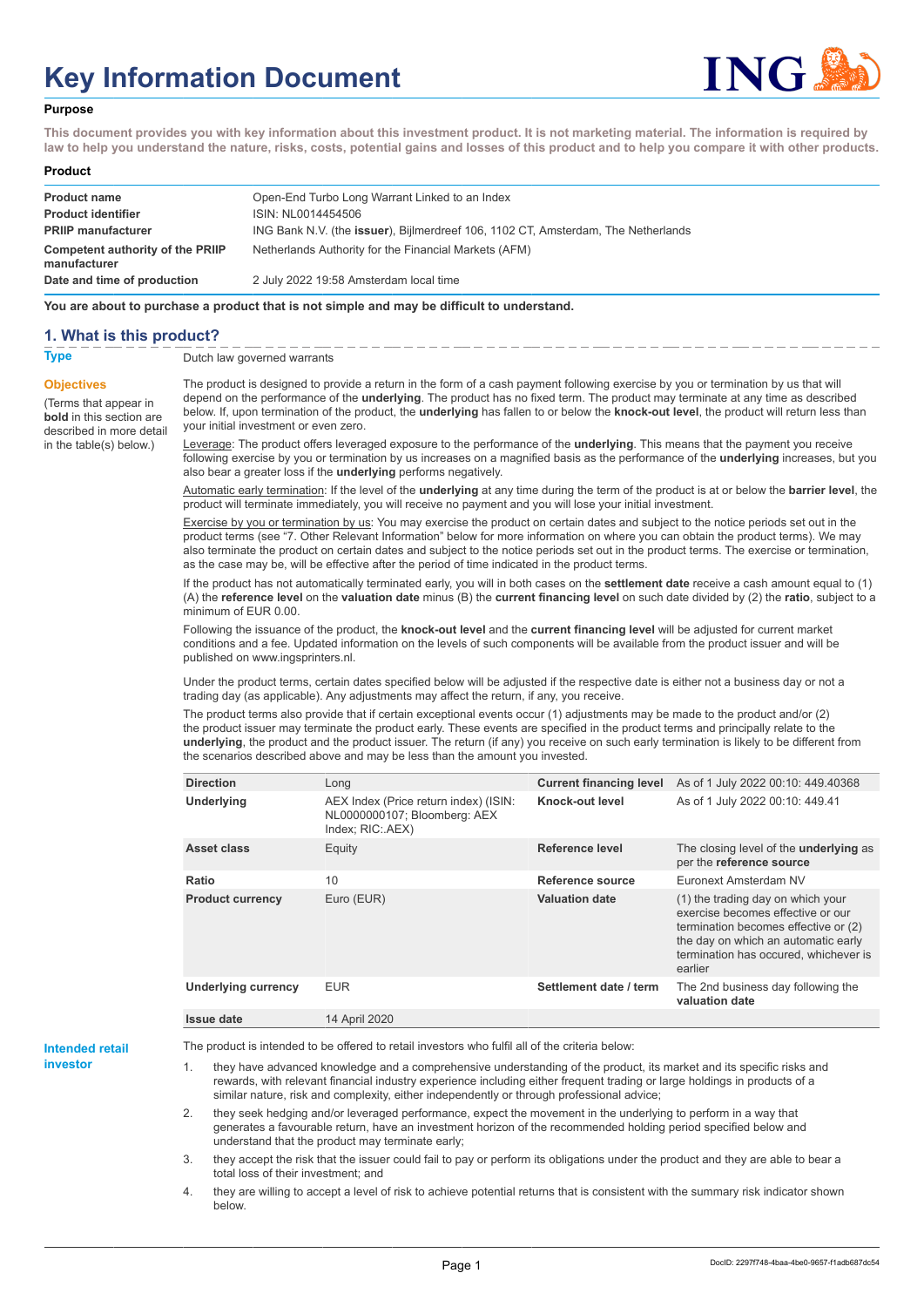# **2. What are the risks and what could I get in return?**

**Risk indicator**

**Performance scenarios**



thereto as specified in the section "7. Other relevant information" below.

#### **Market developments in the future cannot be accurately predicted. The scenarios shown are only an indication of some of the possible outcomes based on recent returns. Actual returns could be lower.**

| <b>Investment: EUR 10,000</b> |                                                                           |                              |
|-------------------------------|---------------------------------------------------------------------------|------------------------------|
| <b>Scenarios</b>              |                                                                           | 1 day                        |
|                               |                                                                           | (Recommended holding period) |
| <b>Stress scenario</b>        | What you might get back after costs<br>Percentage return (not annualised) | EUR 6,580.92<br>$-34.19%$    |
| Unfavourable scenario         | What you might get back after costs<br>Percentage return (not annualised) | EUR 9,612.35<br>$-3.88%$     |
| <b>Moderate scenario</b>      | What you might get back after costs<br>Percentage return (not annualised) | EUR 10,003.05<br>0.03%       |
| <b>Favourable scenario</b>    | What you might get back after costs<br>Percentage return (not annualised) | EUR 10,354.50<br>3.55%       |

The average returns shown in the above table are not annualised, which means they may not be comparable to the average returns shown in other key information documents.

This table shows the money you could get back over the next day under different scenarios, assuming that you invest EUR 10,000.

The scenarios shown illustrate how your investment could perform. The recommended holding period for this product is less than one year. The figures are therefore not calculated on a per year basis, but for the recommended holding period. Figures in this section and "4. What are the costs?" are therefore not comparable with figures given for products with a recommended holding period of at least one year. The scenarios presented are an estimate of future performance based on evidence from the past on how the value of this investment varies, and are not an exact indicator. What you get will vary depending on how the market performs and how long you keep the product. The stress scenario shows what you might get back in extreme market circumstances, and it does not take into account the situation where we are not able to pay you.

This product cannot be easily cashed in. This means it is difficult to estimate how much you would get back if you cash in before the recommended holding period. You will either be unable to cash in early or you will have to pay high costs or make a large loss if you do so.

The figures shown include all the costs of the product itself, but may not include all the costs that you pay to your advisor or distributor. The figures do not take into account your personal tax situation, which may also affect how much you get back.

Buying this product holds that you think the level of the underlying will increase.

Your maximum loss would be that you will lose your investment.

## **3. What happens if ING Bank N.V. is unable to pay out?**

You are exposed to the risk that the issuer might be unable to meet its obligations in connection with the product for instance in the event of bankruptcy or an official directive for resolution action. This may materially adversely affect the value of the product and could lead to you losing some or all of your investment in the product. The product is not a deposit and as such is not covered by any deposit protection scheme.

#### **4. What are the costs?**

The Reduction in Yield (RIY) shows what impact the total costs you pay will have on the investment return you might get. The total costs take into account one-off, ongoing and incidental costs.